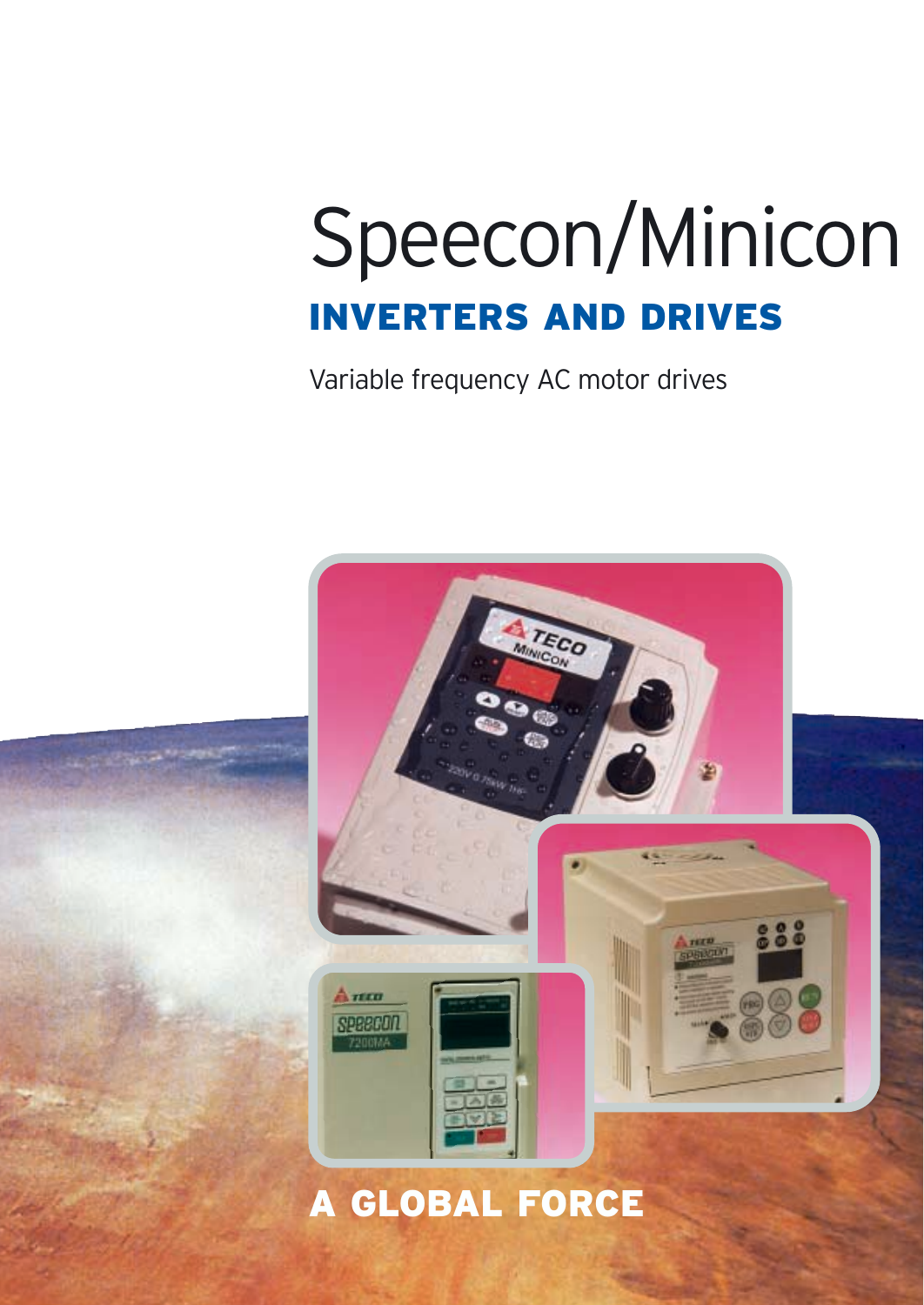### Minicon

#### MINICON

Micro drive technology advances daily, take advantage of the new Minicon from TECO-Westinghouse. Ranging from 0.2kW-2.2kW single phase input, with 200-240 volt 3 phase output, the Minicon offers full range PWM control from 1-120Hz, with IP20 protection, inbuilt class A RFI filter and DIN rail mounting kit. Micro technology in a low cost format, that's the Minicon.

#### MINICON SERIES

- 0.2kW 2.2kW
- Input 200-240 volt 1 phase
- Output 200-240 volt 3 phase
- PWM control
- EMI filter built in
- IP20 enclosure
- DIN rail mounting option



#### MINICON SPECIFICATIONS

|                                                       | Model: Minicon (200 series)                 | 2P2-M1 F<br>2P5-M1 F<br>201-M1 F<br>202-M1F<br>203-M1 F               |                           |                                                           |      |      |  |  |  |  |  |  |  |  |  |
|-------------------------------------------------------|---------------------------------------------|-----------------------------------------------------------------------|---------------------------|-----------------------------------------------------------|------|------|--|--|--|--|--|--|--|--|--|
|                                                       | Rated motor output (kW)                     | 0.2                                                                   | 0.4<br>0.75<br>1.5<br>2.2 |                                                           |      |      |  |  |  |  |  |  |  |  |  |
|                                                       | <b>Rated Horsepower (HP)</b>                | 1/4                                                                   | 1/2                       | 1                                                         | 2    | 3    |  |  |  |  |  |  |  |  |  |
|                                                       | <b>Rated Current (A)</b>                    | 1.4                                                                   | 2.3                       | 4.2                                                       | 7.5  | 10.5 |  |  |  |  |  |  |  |  |  |
|                                                       | <b>Rated Capacity (KVA)</b>                 | 0.53                                                                  | 0.88                      | 1.6                                                       | 2.9  | 1.66 |  |  |  |  |  |  |  |  |  |
|                                                       | Weight (kg)                                 | 0.76                                                                  | 0.77                      | 0.8                                                       | 1.66 | 1.76 |  |  |  |  |  |  |  |  |  |
|                                                       | Input max voltage                           | Single phase 200~240V (+10%, -15%, 50/60Hz (+5%))                     |                           |                                                           |      |      |  |  |  |  |  |  |  |  |  |
|                                                       | Output max voltage                          | Three phases 200~240V                                                 |                           |                                                           |      |      |  |  |  |  |  |  |  |  |  |
|                                                       | Input signal state                          | PNP type (SOURCE) input                                               |                           |                                                           |      |      |  |  |  |  |  |  |  |  |  |
|                                                       | <b>Control method</b>                       | Sinusoidal wave PWM control                                           |                           |                                                           |      |      |  |  |  |  |  |  |  |  |  |
|                                                       | Freq. Control Range                         | 1~120Hz                                                               |                           |                                                           |      |      |  |  |  |  |  |  |  |  |  |
|                                                       | Freq. Setting Resolution                    | Digital: 0.01Hz (0~99.9Hz); 1Hz (100~120Hz)                           |                           |                                                           |      |      |  |  |  |  |  |  |  |  |  |
|                                                       |                                             | Analogue: 0.06Hz/60Hz                                                 |                           |                                                           |      |      |  |  |  |  |  |  |  |  |  |
| <b>Frequency Control</b>                              | <b>Keypad Setting Method</b>                | Use up and down keys for setting                                      |                           |                                                           |      |      |  |  |  |  |  |  |  |  |  |
|                                                       | <b>Frequency Setting Signal</b>             | 0~10V, 0~20mA                                                         |                           |                                                           |      |      |  |  |  |  |  |  |  |  |  |
| <b>Frequency Limit</b><br>Frequency upper/lower limit |                                             |                                                                       |                           |                                                           |      |      |  |  |  |  |  |  |  |  |  |
|                                                       | <b>Accel/Decel time</b>                     | $0.1 - 999$ seconds                                                   |                           |                                                           |      |      |  |  |  |  |  |  |  |  |  |
|                                                       | <b>V/F Pattern</b>                          | 6 patterns                                                            |                           |                                                           |      |      |  |  |  |  |  |  |  |  |  |
|                                                       | <b>Torque Control</b>                       | Torque level adjustable (manual torque boost)                         |                           |                                                           |      |      |  |  |  |  |  |  |  |  |  |
| Control Characteristics                               | <b>Multifunction inputs</b>                 | 2 input contacts of the following signals can be selected:            |                           |                                                           |      |      |  |  |  |  |  |  |  |  |  |
|                                                       |                                             | Speed 1 command, jog operation, emergency stop, external              |                           |                                                           |      |      |  |  |  |  |  |  |  |  |  |
|                                                       |                                             | base block, reset command                                             |                           |                                                           |      |      |  |  |  |  |  |  |  |  |  |
|                                                       | <b>Multifunction outputs</b>                | 1. No output contact of the following signals available for           |                           |                                                           |      |      |  |  |  |  |  |  |  |  |  |
|                                                       |                                             |                                                                       |                           | selection: During fault, running output, agreed frequency |      |      |  |  |  |  |  |  |  |  |  |
|                                                       | Approx braking torque                       | 20% (Braking resistor cannot be mounted)                              |                           |                                                           |      |      |  |  |  |  |  |  |  |  |  |
|                                                       | <b>Built-in function</b>                    | Deceleration or free run to stop, auto reset, DC injection            |                           |                                                           |      |      |  |  |  |  |  |  |  |  |  |
|                                                       |                                             | frequency/time/level constant speed                                   |                           |                                                           |      |      |  |  |  |  |  |  |  |  |  |
|                                                       | Digital operator monitor                    | 3 digit 7 segment display frequency/function                          |                           |                                                           |      |      |  |  |  |  |  |  |  |  |  |
|                                                       |                                             |                                                                       |                           | constants/fault history/CPU version                       |      |      |  |  |  |  |  |  |  |  |  |
|                                                       | <b>Ambient Temperature</b>                  | $-10 - 40$ °C                                                         |                           |                                                           |      |      |  |  |  |  |  |  |  |  |  |
|                                                       | <b>Humidity</b>                             | 0~95% RH (non condensing)                                             |                           |                                                           |      |      |  |  |  |  |  |  |  |  |  |
|                                                       | Vibration                                   | Under 1G (9.8m S2)                                                    |                           |                                                           |      |      |  |  |  |  |  |  |  |  |  |
| EMC                                                   |                                             | Class A (filter built in)                                             |                           |                                                           |      |      |  |  |  |  |  |  |  |  |  |
|                                                       | <b>Enclosure</b>                            | <b>IP20</b>                                                           |                           |                                                           |      |      |  |  |  |  |  |  |  |  |  |
| UL                                                    |                                             | <b>UL508C</b>                                                         |                           |                                                           |      |      |  |  |  |  |  |  |  |  |  |
|                                                       | <b>Overload</b>                             | Inverter 150% 1 minute                                                |                           |                                                           |      |      |  |  |  |  |  |  |  |  |  |
| tions                                                 | Overvoltage                                 | DC bus exceeds 410V                                                   |                           |                                                           |      |      |  |  |  |  |  |  |  |  |  |
|                                                       | Undervoltage                                | DC bus drop below 200V                                                |                           |                                                           |      |      |  |  |  |  |  |  |  |  |  |
|                                                       | <b>Momentary power loss</b>                 |                                                                       |                           | 0~2 seconds, inverter can be restarted by speed search    |      |      |  |  |  |  |  |  |  |  |  |
| Protective func                                       | <b>Stall prevention</b>                     |                                                                       |                           | During acceleration/deceleration/constant speed           |      |      |  |  |  |  |  |  |  |  |  |
|                                                       | Output short circuit<br><b>Ground fault</b> | Provided by electronic circuit                                        |                           |                                                           |      |      |  |  |  |  |  |  |  |  |  |
|                                                       | Other protection                            | Provided by electronic circuit                                        |                           |                                                           |      |      |  |  |  |  |  |  |  |  |  |
|                                                       | <b>Dimensions</b>                           |                                                                       |                           | Heat sink fin overheat, current limit                     |      |      |  |  |  |  |  |  |  |  |  |
|                                                       |                                             |                                                                       |                           | $W \times H \times D = 72$ mm x 132mm x 118mm /           |      |      |  |  |  |  |  |  |  |  |  |
|                                                       | <b>Mounting dimensions</b>                  | 118mm x 143.2mm x 171.1mm (1.5-2.2kW)<br>$W \times H = 61$ mm x 116mm |                           |                                                           |      |      |  |  |  |  |  |  |  |  |  |
|                                                       | <b>Installation</b>                         | Direct installation or using DIN rail (option)                        |                           |                                                           |      |      |  |  |  |  |  |  |  |  |  |
|                                                       |                                             |                                                                       |                           |                                                           |      |      |  |  |  |  |  |  |  |  |  |
|                                                       |                                             |                                                                       |                           |                                                           |      |      |  |  |  |  |  |  |  |  |  |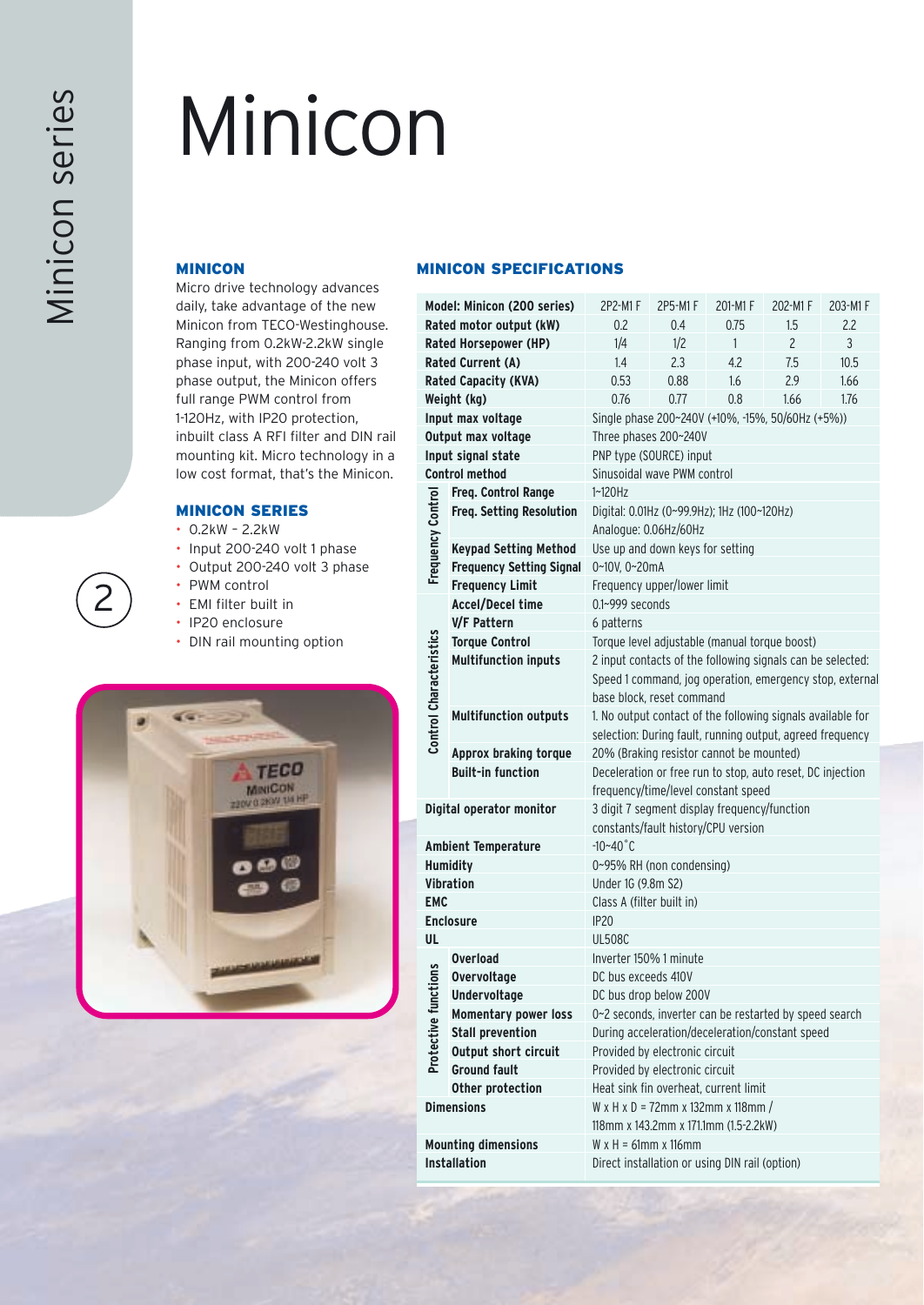## Minicon+

#### MINICON+ SPECIFICATIONS MINICON+

|                          | Model: Minicon Plus (200 series)  | 2P <sub>2</sub>                                                                          | 2P5<br>201<br>202<br>203 |                    |                |         |  |  |  |  |  |  |  |
|--------------------------|-----------------------------------|------------------------------------------------------------------------------------------|--------------------------|--------------------|----------------|---------|--|--|--|--|--|--|--|
|                          | Rated motor output (kW)           | 0.2                                                                                      | 0.4                      | 0.75               | 1.5            | 2.2     |  |  |  |  |  |  |  |
|                          | Rated Horsepower (HP)             | 1/4                                                                                      | 1/2                      | $\mathbf{1}$       | $\overline{c}$ | 3       |  |  |  |  |  |  |  |
|                          | Input current (A) (1phase/3phase) | 3                                                                                        | 5.2                      | 9.4                | 16.6/9.4       | 32.2/13 |  |  |  |  |  |  |  |
|                          | Rated output current (A)          | 1.4                                                                                      | 2.3                      | 4.2                | 7.5            | 10.5    |  |  |  |  |  |  |  |
|                          | Rated capacity KVA                | 0.53                                                                                     | 0.88                     | 1.6                | 2.9            | 4       |  |  |  |  |  |  |  |
|                          | Input max voltage                 | 1 phase 200~240V (-15% - +10%) 50/60Hz (+/-5%)                                           |                          |                    |                |         |  |  |  |  |  |  |  |
|                          | Output max voltage                | 3 phase 200-240V                                                                         |                          |                    |                |         |  |  |  |  |  |  |  |
|                          | Input signal type                 | PNP type (SOURCE) input (External DC24V allowed)                                         |                          |                    |                |         |  |  |  |  |  |  |  |
|                          | Control method                    | Sinusoidal wave PWM control                                                              |                          |                    |                |         |  |  |  |  |  |  |  |
|                          | Frequency range                   | 1~120Hz *1                                                                               |                          |                    |                |         |  |  |  |  |  |  |  |
|                          | Resolution                        | Digital: 01Hz (1-99.9Hz): 1Hz (100-200Hz).                                               |                          |                    |                |         |  |  |  |  |  |  |  |
|                          |                                   | Analogue: 1Hz/60Hz                                                                       |                          |                    |                |         |  |  |  |  |  |  |  |
|                          | Keypad setting                    | Directly adjustable using up and down buttons                                            |                          |                    |                |         |  |  |  |  |  |  |  |
| <b>Frequency Control</b> | Display                           | Three digital LED display frequency/inverter parameters,<br>fault record/program version |                          |                    |                |         |  |  |  |  |  |  |  |
|                          | External signal setting           | 0-10V, 4-20mA, 0-20mA                                                                    |                          |                    |                |         |  |  |  |  |  |  |  |
|                          | Other function                    | Frequency upper and lower limit                                                          |                          |                    |                |         |  |  |  |  |  |  |  |
|                          | Carrier frequency                 | $1 - 16K$ Hz <sup>*</sup> 1                                                              |                          |                    |                |         |  |  |  |  |  |  |  |
|                          | Accel/Decel time                  | 0.1 - 999 secs                                                                           |                          |                    |                |         |  |  |  |  |  |  |  |
|                          | V/F pattern                       | 6 patterns                                                                               |                          |                    |                |         |  |  |  |  |  |  |  |
| General Control          | Torque control                    | Torque boost level adjustable                                                            |                          |                    |                |         |  |  |  |  |  |  |  |
|                          | Multi function input              | 2 points for multi-speed1(Sp1)/2(Sp2)*1 jog: Emergency                                   |                          |                    |                |         |  |  |  |  |  |  |  |
|                          |                                   | stop/external bb/reset                                                                   |                          |                    |                |         |  |  |  |  |  |  |  |
|                          | Multi function output             | 1a relay for fault/running/frequency agreed function                                     |                          |                    |                |         |  |  |  |  |  |  |  |
|                          | Braking torque                    | 20%                                                                                      |                          | 20% - 100% braking |                |         |  |  |  |  |  |  |  |
|                          |                                   | resistor built in                                                                        |                          |                    |                |         |  |  |  |  |  |  |  |
|                          | Other function                    | Decelerate or coast to stop, auto reset, DC braking                                      |                          |                    |                |         |  |  |  |  |  |  |  |
|                          | Instantaneous overcurrent         | frequency/voltage/time setting                                                           |                          |                    |                |         |  |  |  |  |  |  |  |
|                          | Overload                          | Approx 200% rated current<br>150% for 1 minute                                           |                          |                    |                |         |  |  |  |  |  |  |  |
|                          | Overvoltage                       | $DC$ voltage > 410V                                                                      |                          |                    |                |         |  |  |  |  |  |  |  |
|                          | Undervoltage                      | DC voltage > 200V                                                                        |                          |                    |                |         |  |  |  |  |  |  |  |
| Protective functions     | Momentary power loss              | 0.2 second restart by speed search                                                       |                          |                    |                |         |  |  |  |  |  |  |  |
|                          | Stall prevention                  | Accelerate/decelerate/constant speed                                                     |                          |                    |                |         |  |  |  |  |  |  |  |
|                          | Output short circuit              | Electronic protection                                                                    |                          |                    |                |         |  |  |  |  |  |  |  |
|                          | Ground fault                      | Electronic protection                                                                    |                          |                    |                |         |  |  |  |  |  |  |  |
|                          | Other function                    | Heat sink overheat protection, current limit                                             |                          |                    |                |         |  |  |  |  |  |  |  |
|                          | Enclosure                         | IP65 (NEMA4)                                                                             |                          |                    |                |         |  |  |  |  |  |  |  |
|                          | Operating temperature             | $-10 - 50^{\circ}$ C                                                                     |                          |                    |                |         |  |  |  |  |  |  |  |
| Humidity                 |                                   | 0-95% RH non condensing                                                                  |                          |                    |                |         |  |  |  |  |  |  |  |
| Vibration                |                                   | Under 1G (9.8m/s2)                                                                       |                          |                    |                |         |  |  |  |  |  |  |  |
| UL                       |                                   | <b>UL508C</b>                                                                            |                          |                    |                |         |  |  |  |  |  |  |  |
| CE                       |                                   | EN50081-1, EN50082-2, EN50178                                                            |                          |                    |                |         |  |  |  |  |  |  |  |
|                          | Installation                      | Mounting screw or DIN rail (option)                                                      |                          |                    |                |         |  |  |  |  |  |  |  |

Take the same technology as the Minicon and envelope it in an IP65/NEMA 4 washdown format, add isolator, forward reverse switch and speed potentiometer as standard, and you have the Minicon+ series. Built for more onerous environments, it has proved itself time and time again as a cost leader and sound technological solution to small applications.

#### MINICON+ SERIES

- Compact Size
- IP65 enclosure
- 0.75kW
- Input 200-240 volt 1 phase
- Output 200-240 volt 3 phase
- PWM control
- EMI filter built in
- DIN rail mounting option





3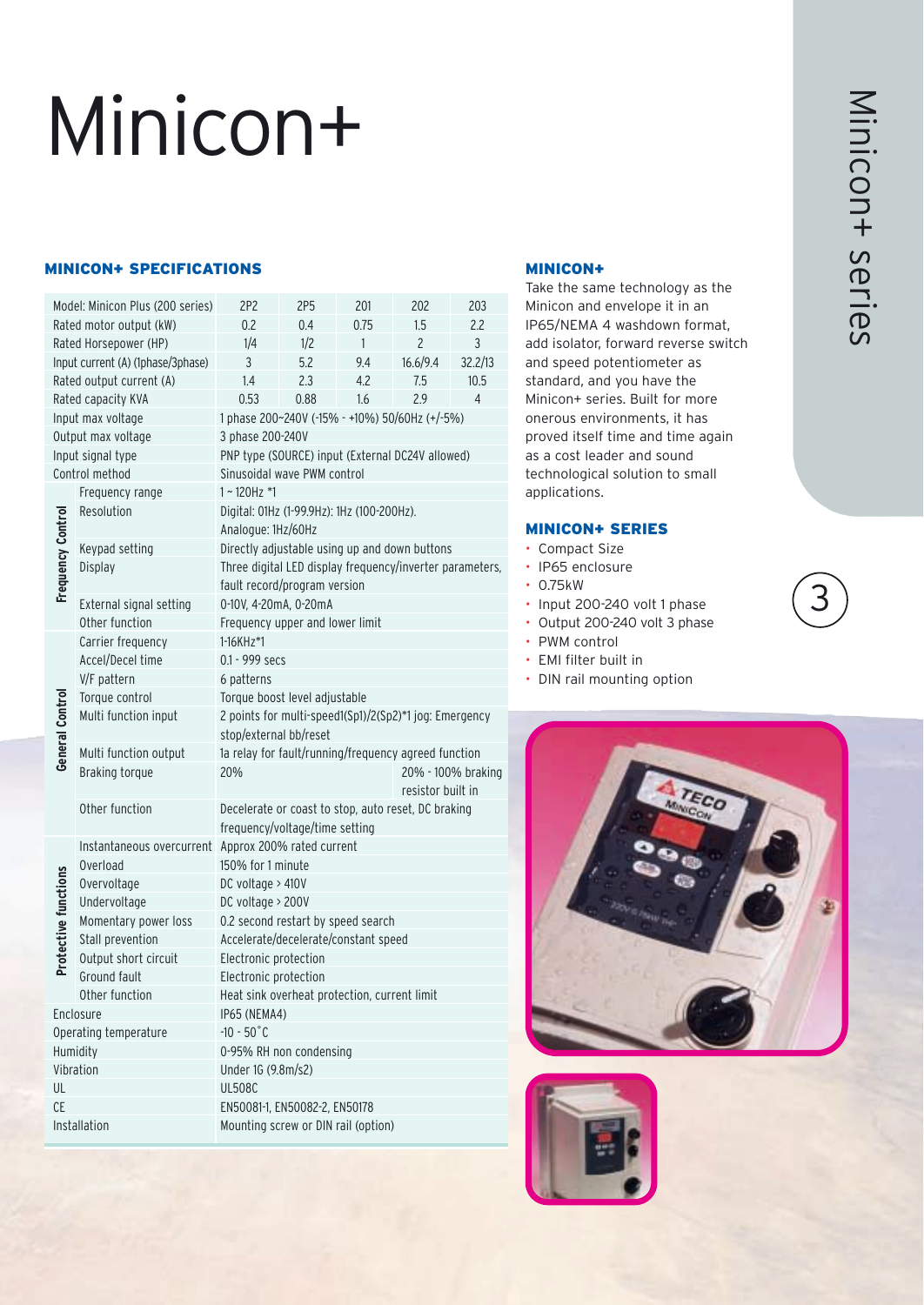# Speecon 7200JA

#### SPEECON 7200JA

In the same micro format TECO-Westinghouse present the JA series. Single phase 220 volt input, powers available up to 1.5kW with onboard RFI filters, the JA offers such facilities as RS 232-485 communications function, IP20 protection, multifunction input and output, synchro start and fully programmable V/F pattern. The JA series is a lot of drive for a little money.

#### SPEECON JA SERIES

- Range 0.37kW 1.5kW
- Input 220 volt 1 phase
- IGBT modules PWM
- Range of peripherals
- Filters
- EMC Compliant
- Full product support



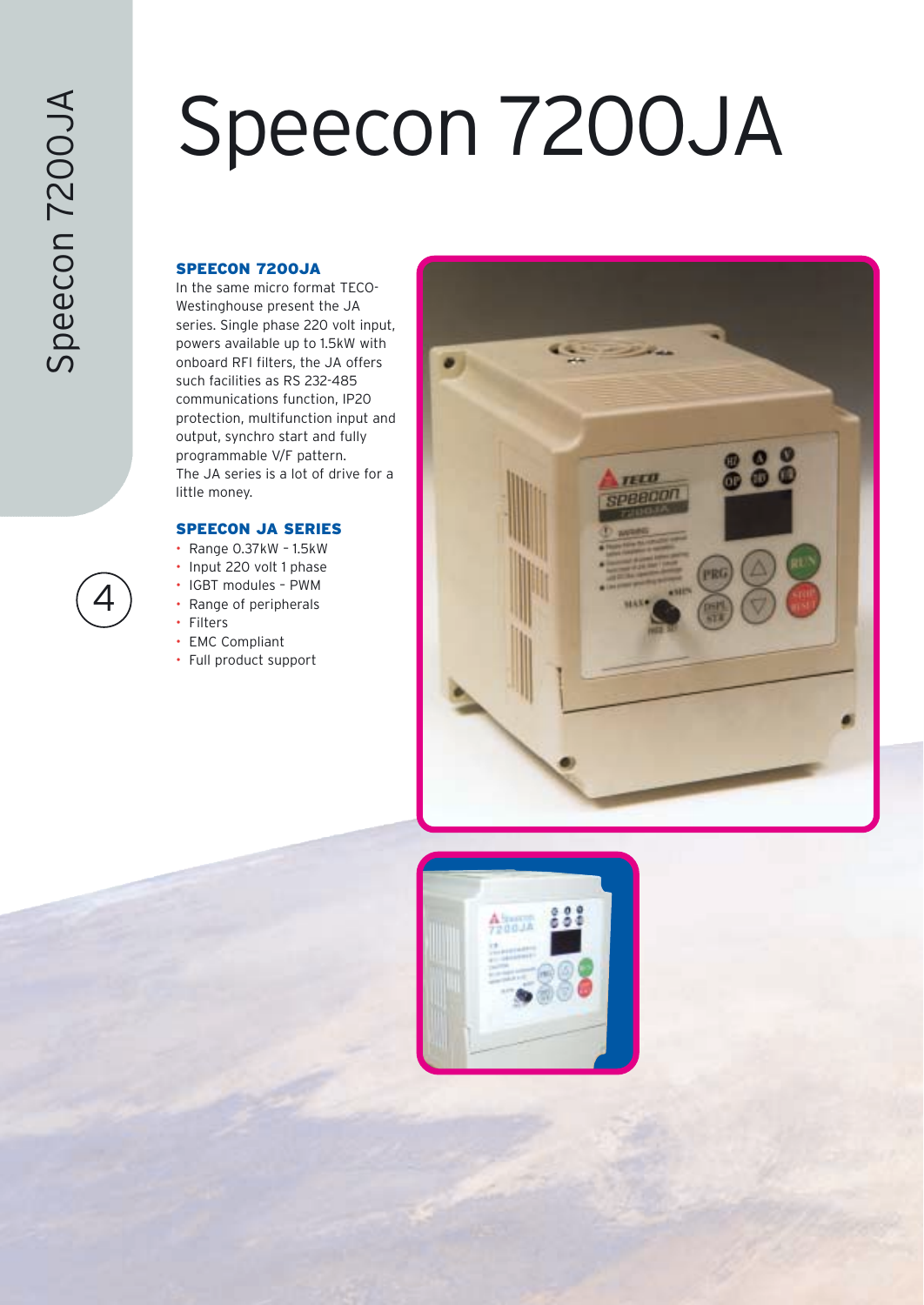#### SPEECON 7200JA SPECIFICATIONS

|                                | <b>Voltage Class</b>                                               | 220V single phase/3 phase                                                                    |      |      |  |  |  |  |  |  |  |  |  |  |
|--------------------------------|--------------------------------------------------------------------|----------------------------------------------------------------------------------------------|------|------|--|--|--|--|--|--|--|--|--|--|
|                                | <b>Inverter model</b>                                              | <b>JNTJBDBA</b><br><b>JK---</b>                                                              |      |      |  |  |  |  |  |  |  |  |  |  |
|                                |                                                                    | R500                                                                                         | 0001 | 0002 |  |  |  |  |  |  |  |  |  |  |
|                                | Max applicable motor output (kW)                                   | 0.37                                                                                         | 0.75 | 1.5  |  |  |  |  |  |  |  |  |  |  |
|                                | Inverter capacity KVA                                              | 1.2                                                                                          | 2    | 2.8  |  |  |  |  |  |  |  |  |  |  |
|                                | Rated output current A                                             | 3                                                                                            | 5    | 7.1  |  |  |  |  |  |  |  |  |  |  |
|                                | Max. output voltage V                                              | 200~230V, 3 phase (proportional to input voltage)                                            |      |      |  |  |  |  |  |  |  |  |  |  |
| Output<br>Characteristics      | Max. output frequency Hz                                           | 400Hz (up to 400Hz available)                                                                |      |      |  |  |  |  |  |  |  |  |  |  |
|                                |                                                                    |                                                                                              |      |      |  |  |  |  |  |  |  |  |  |  |
|                                | Rated input voltage and freq.                                      | Single phase (200~230V, 50Hz/60Hz)                                                           |      |      |  |  |  |  |  |  |  |  |  |  |
| Power<br>Supply                | Allowable volt. fluctuation                                        | $-15%$ ~ $+10%$                                                                              |      |      |  |  |  |  |  |  |  |  |  |  |
|                                | Allowable freq. fluctuation                                        | $+5%$                                                                                        |      |      |  |  |  |  |  |  |  |  |  |  |
|                                | <b>Control method</b>                                              | Sine PWM                                                                                     |      |      |  |  |  |  |  |  |  |  |  |  |
|                                | <b>Frequency control range</b>                                     | 0.5~400Hz                                                                                    |      |      |  |  |  |  |  |  |  |  |  |  |
|                                | Frequency accuracy (Temp. change)                                  | Digital: 0.1% (<100Hz), 1Hz (>100Hz)                                                         |      |      |  |  |  |  |  |  |  |  |  |  |
|                                | Frequency setting resolution                                       | $0.1$ Hz                                                                                     |      |      |  |  |  |  |  |  |  |  |  |  |
| <b>Control Characteristics</b> | <b>Overload capacity</b><br>150% rated output current for 1 minute |                                                                                              |      |      |  |  |  |  |  |  |  |  |  |  |
|                                | <b>Frequency setting signal</b>                                    | DC 0~10V, 4~20mA (with external resistor)                                                    |      |      |  |  |  |  |  |  |  |  |  |  |
|                                | <b>Accel/Decel Time</b>                                            | 0.1~3600 sec                                                                                 |      |      |  |  |  |  |  |  |  |  |  |  |
|                                | <b>Braking torque</b><br>20% (up to 100% with braking resistor)    |                                                                                              |      |      |  |  |  |  |  |  |  |  |  |  |
|                                | V/F characteristic                                                 | Set any pattern of V/F                                                                       |      |      |  |  |  |  |  |  |  |  |  |  |
|                                | <b>Stall prevention level</b>                                      | Set operating current                                                                        |      |      |  |  |  |  |  |  |  |  |  |  |
|                                | Instantaneous overcurrent                                          | Coast to a stop at 200% rated current                                                        |      |      |  |  |  |  |  |  |  |  |  |  |
|                                | Inverter overload (OL)                                             | Coast to a stop at 150% rated current for 1 minute                                           |      |      |  |  |  |  |  |  |  |  |  |  |
| Protective functions           | Motor overload                                                     | Coast to a stop                                                                              |      |      |  |  |  |  |  |  |  |  |  |  |
|                                | Overvoltage (OV)                                                   | Coast to a stop when DC voltage exceeds 410V                                                 |      |      |  |  |  |  |  |  |  |  |  |  |
|                                | Undervoltage (UV)                                                  | Coast to a stop when DC voltage drops to below 170V                                          |      |      |  |  |  |  |  |  |  |  |  |  |
|                                | <b>Momentary Power Loss</b>                                        | Coast to a stop if power loss time > 15 ms                                                   |      |      |  |  |  |  |  |  |  |  |  |  |
|                                | <b>Cooling Fin Overheat</b>                                        | Protected by thermistor                                                                      |      |      |  |  |  |  |  |  |  |  |  |  |
|                                | <b>Operation signal</b>                                            | Forward/reverse run, individual command                                                      |      |      |  |  |  |  |  |  |  |  |  |  |
|                                | Multi-function input                                               | 3-wire sequence, fault reset, external fault, multi-speed command, jog, accel/decel time     |      |      |  |  |  |  |  |  |  |  |  |  |
|                                |                                                                    | select, external baseblock, local/remote, frequency UP/DOWN                                  |      |      |  |  |  |  |  |  |  |  |  |  |
|                                | Analogue output                                                    | 0 ~ 10V (output frequency or current selectable)                                             |      |      |  |  |  |  |  |  |  |  |  |  |
| <b>Operation conditions</b>    | <b>Multi-function output</b>                                       | Fault, during running, frequency agreement, zero speed frequency detection, baseblock,       |      |      |  |  |  |  |  |  |  |  |  |  |
|                                |                                                                    | overtorque detection, UV detection, local running                                            |      |      |  |  |  |  |  |  |  |  |  |  |
|                                | <b>Status display LED</b>                                          | LED & 7 segment. Setting frequency, output frequency, output current, rotating direction,    |      |      |  |  |  |  |  |  |  |  |  |  |
|                                | Digital operator                                                   | the contents at protective function operation                                                |      |      |  |  |  |  |  |  |  |  |  |  |
|                                | <b>Built in function</b>                                           | Auto-torque boost, slip compensation, frequency reference bias/gain, fault retry, DC         |      |      |  |  |  |  |  |  |  |  |  |  |
|                                |                                                                    | injection braking at start/stop                                                              |      |      |  |  |  |  |  |  |  |  |  |  |
|                                | Location                                                           | Indoor (no corrosive gases or dust present)                                                  |      |      |  |  |  |  |  |  |  |  |  |  |
|                                | Ambient temperature                                                | $-10\degree$ C ~ $+40\degree$ C (not frozen)                                                 |      |      |  |  |  |  |  |  |  |  |  |  |
|                                | <b>Humidity</b>                                                    | 90% RH or less (non condensing)                                                              |      |      |  |  |  |  |  |  |  |  |  |  |
| Environmental<br>conditions    | <b>Vibration</b>                                                   | up to 1G at least 20Hz, up to 0.2G at 20 to 50Hz                                             |      |      |  |  |  |  |  |  |  |  |  |  |
|                                |                                                                    |                                                                                              |      |      |  |  |  |  |  |  |  |  |  |  |
|                                | <b>Protective configuration</b>                                    | Enclosed wall mounted type IP20                                                              |      |      |  |  |  |  |  |  |  |  |  |  |
|                                | <b>Communication function</b>                                      | Built in RS485 (MODBUS)                                                                      |      |      |  |  |  |  |  |  |  |  |  |  |
|                                | Noise interference suppression                                     | En50081-2 (with specified noise filter as option) *(0.37~0.75kW built in noise filter, 1.5kW |      |      |  |  |  |  |  |  |  |  |  |  |
|                                |                                                                    | external noise filter)                                                                       |      |      |  |  |  |  |  |  |  |  |  |  |
|                                | Noise immunity                                                     | Pr EN50082-2                                                                                 |      |      |  |  |  |  |  |  |  |  |  |  |
| <b>Net Weight</b>              |                                                                    | 0.9kg                                                                                        |      |      |  |  |  |  |  |  |  |  |  |  |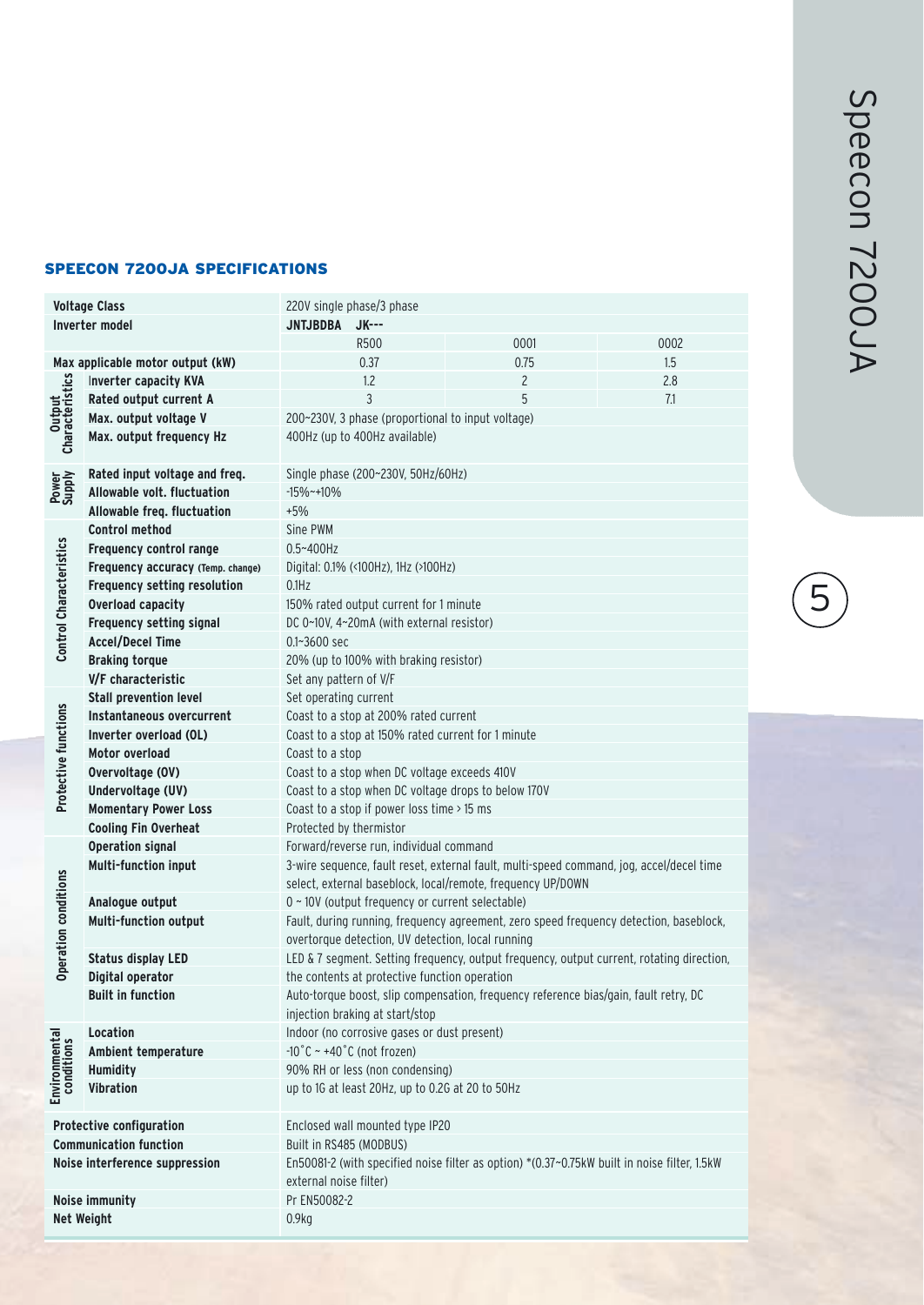### Speecon 7200MA

#### SPEECON 7200MA

Using the latest technology the MA series is available from 0.75kW-4kW single phase 220 volt input and 0.75kW-15kW three phase 380- 460 volt input. With its user friendly plain English LCD operator interface panel the MA series has never been easier to programme, its multidrop download facility enables one drive pattern to set in multi drive applications from one operator interface. Full range auto torque boost, energy saving mode, footprint filter, 16 step auto run facility, full comms available and onboard multi-function parameters, including PID control, enable the MA to be used in all applications.

#### SPEECON MA SERIES

- Range 0.75kW 7.5kW
- Input 220 volt 1 phase or 415V 3 phase
- IGBT modules PWM
- Digital or analogue operator
- PID control
- Dynamic braking as standard
- Footprint Filters
- **EMC Compliant**
- Full comms available



| <b>Model</b>                       |                    |     | <b>Mounting dimensions</b> |                 | <b>External dimensions</b> | <b>Approx</b><br>Weight |       |            |
|------------------------------------|--------------------|-----|----------------------------|-----------------|----------------------------|-------------------------|-------|------------|
| <b>Voltage</b>                     | Motor output kW    | W   | н                          | H2              | W1                         | H1                      | D     | (kg)       |
| <b>220V</b><br>1 phase/<br>3 phase | 0.75<br>1.5<br>2.2 | 126 | 266                        | 6.8             | 140                        | 279.5                   | 176.5 | 3.8<br>3.9 |
| 440V                               | 0.75<br>1.5<br>2.2 | 126 | 266                        | 6.8             | 140                        | 279.5                   | 176.5 | 3.8<br>3.9 |
| 3 phase                            | $\overline{4}$     |     |                            |                 |                            |                         |       |            |
|                                    | 5.5<br>7.5         | 192 | 286                        | $\overline{7}$  | 211.2                      | 300                     | 215   | 5.6        |
| 440V                               | 15<br>20           | 245 | 340                        | 10 <sup>°</sup> | 265                        | 360                     | 225   | 12         |

#### SPEECON 7200MA DIMENSIONS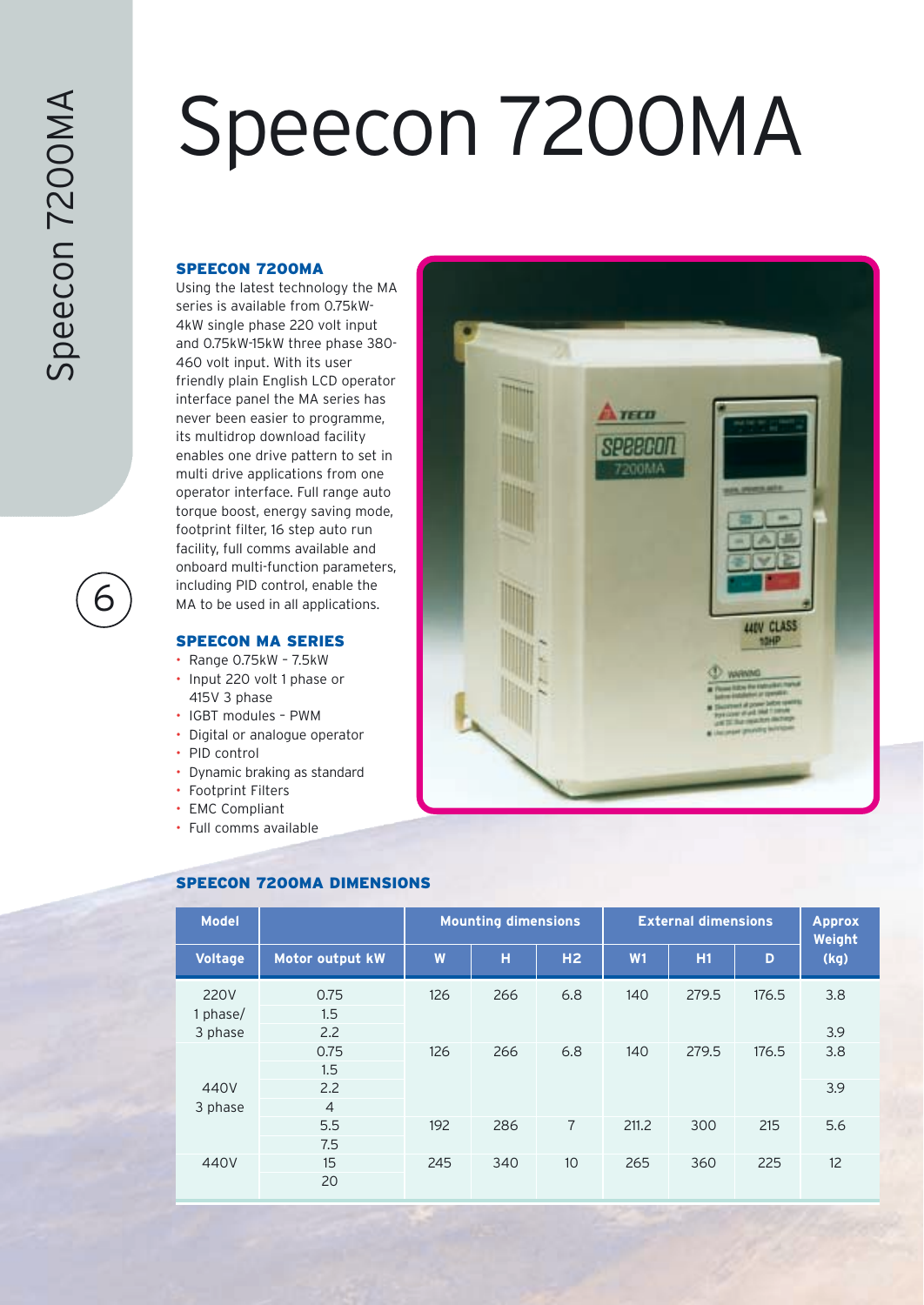#### SPEECON 7200MA SPECIFICATIONS

|                                | <b>Input Voltage Class</b>               | <b>220V Class</b><br>440V Class                                                        |                                                                                            |                |                |                          |      |      |           |      |                |                  |                     |                |                   |      |                     |      |
|--------------------------------|------------------------------------------|----------------------------------------------------------------------------------------|--------------------------------------------------------------------------------------------|----------------|----------------|--------------------------|------|------|-----------|------|----------------|------------------|---------------------|----------------|-------------------|------|---------------------|------|
|                                |                                          |                                                                                        | $1/3$ -Phase<br>3-Phase<br>3-Phase                                                         |                |                |                          |      |      |           |      |                |                  |                     |                |                   |      |                     |      |
| Model                          |                                          |                                                                                        | JNTMBGBB----BK<br>JNTMBGBB----AZ                                                           |                |                |                          |      |      |           |      |                |                  |                     |                |                   |      |                     |      |
|                                |                                          |                                                                                        |                                                                                            |                |                | 0001 0002 0003 0005 7R50 |      | 0010 | 0015      | 0020 |                |                  | 0001 0002 0003 0005 |                | 7R50              | 0010 | 0015                | 0020 |
|                                | Max applicable motor output              | (HP)                                                                                   | $\mathbf{1}$                                                                               | $\overline{c}$ | 3              | 5.4                      | 7.5  | 10   | 15        | 20   | $\overline{1}$ | $\overline{c}$   | 3                   | 5.4            | 7.5               | 10   | 15                  | 20   |
|                                |                                          | (kW)                                                                                   | 0.75                                                                                       | 1.5            | 2.2            | $\overline{4}$           | 5.5  | 7.5  | 11        | 15   | 0.75           | 1.5              | 2.2                 | $\overline{4}$ | 5.5               | 7.5  | 11                  | 15   |
|                                | Rated output capacity (KVA               |                                                                                        | $\overline{c}$                                                                             | 2.7            | $\overline{4}$ | 7.5                      | 10.1 | 13.7 | 20.6 27.4 |      | 2.2            | 3.4              | 4.1                 | 7.5            |                   |      | 10.3 12.3 20.6 27.4 |      |
| Output<br>Characteristics      | Rated output current (A                  |                                                                                        | 4.8                                                                                        | 6.4            | 9.6            | 17.5                     | 24   | 32   | 48        | 64   | 2.6            | $\overline{4}$   | 4.8                 | 8.7            | $12 \overline{ }$ | 15   | 24                  | 32   |
|                                | Max. output voltage V                    | 3 phase 200~230V                                                                       |                                                                                            |                |                |                          |      |      |           |      |                | 3 phase 380~460V |                     |                |                   |      |                     |      |
|                                | Max. output frequency Hz                 |                                                                                        | Through Parameter Setting (OHz to 400Hz)                                                   |                |                |                          |      |      |           |      |                |                  |                     |                |                   |      |                     |      |
|                                |                                          |                                                                                        |                                                                                            |                |                |                          |      |      |           |      |                |                  |                     |                |                   |      |                     |      |
|                                | Rated input voltage and freq.            |                                                                                        | 1-/3- phase (200~230V, 50Hz/60Hz); 3- phase (200~230V, 50Hz/60Hz);                         |                |                |                          |      |      |           |      |                |                  |                     |                |                   |      |                     |      |
| Power<br>Supply                |                                          | 1-/3- phase (380~460V, 50Hz/60Hz)                                                      |                                                                                            |                |                |                          |      |      |           |      |                |                  |                     |                |                   |      |                     |      |
|                                | Allowable volt, fluctuation              |                                                                                        | $-15%$ ~ +10%                                                                              |                |                |                          |      |      |           |      |                |                  |                     |                |                   |      |                     |      |
|                                | Allowable freq. fluctuation              |                                                                                        | $+5%$                                                                                      |                |                |                          |      |      |           |      |                |                  |                     |                |                   |      |                     |      |
|                                | <b>Operation mode</b>                    |                                                                                        | Graphic LCD panel (English & Chinese) with parameters copying                              |                |                |                          |      |      |           |      |                |                  |                     |                |                   |      |                     |      |
|                                | <b>Control mode</b>                      | Sinosoidal PWM                                                                         |                                                                                            |                |                |                          |      |      |           |      |                |                  |                     |                |                   |      |                     |      |
|                                | Frequency control range                  | 0.5Hz to 400Hz                                                                         |                                                                                            |                |                |                          |      |      |           |      |                |                  |                     |                |                   |      |                     |      |
|                                | Frequency accuracy (Varied with Temp.)   | Digital command:+/-0.01% (-10 ~ + 40 °C); Analogue command: $\pm$ 0.1% (25 °C + 10 °C) |                                                                                            |                |                |                          |      |      |           |      |                |                  |                     |                |                   |      |                     |      |
| <b>Control Characteristics</b> | <b>Speed Control Accuracy</b>            |                                                                                        | $\pm$ 0.1% (V/F with PG feedback), $\pm$ 0.5% (Sensorless Vector Control)                  |                |                |                          |      |      |           |      |                |                  |                     |                |                   |      |                     |      |
|                                | <b>Frequency command resolution</b>      |                                                                                        | Digital operator reference: 0.01Hz; Analogue reference: 0.06Hz/60Hz                        |                |                |                          |      |      |           |      |                |                  |                     |                |                   |      |                     |      |
|                                | Frequency output resolution              |                                                                                        | $0.01$ Hz                                                                                  |                |                |                          |      |      |           |      |                |                  |                     |                |                   |      |                     |      |
|                                | <b>Overload Resistibility</b>            |                                                                                        | 150% rated output current for one minute                                                   |                |                |                          |      |      |           |      |                |                  |                     |                |                   |      |                     |      |
|                                | <b>Frequency setting signal</b>          |                                                                                        | DC 0~+10V/4-20 mA                                                                          |                |                |                          |      |      |           |      |                |                  |                     |                |                   |      |                     |      |
|                                | <b>Accel/Decel time</b>                  |                                                                                        | 0.0~6000.0 sec (accel/decel time can be set independently)                                 |                |                |                          |      |      |           |      |                |                  |                     |                |                   |      |                     |      |
|                                | <b>Voltage-Frequency characteristics</b> |                                                                                        | V/F curve can be set through parameter setting                                             |                |                |                          |      |      |           |      |                |                  |                     |                |                   |      |                     |      |
|                                | <b>Regeneration Torque</b>               |                                                                                        | Approx 20%                                                                                 |                |                |                          |      |      |           |      |                |                  |                     |                |                   |      |                     |      |
|                                | <b>Stall prevention</b>                  |                                                                                        | During acceleration/deceleration and constant speed running (current level can be selected |                |                |                          |      |      |           |      |                |                  |                     |                |                   |      |                     |      |
|                                |                                          |                                                                                        | during acceleration and constant speed running, during deceleration, stall prevention can  |                |                |                          |      |      |           |      |                |                  |                     |                |                   |      |                     |      |
|                                |                                          |                                                                                        | be enabled or disabled)                                                                    |                |                |                          |      |      |           |      |                |                  |                     |                |                   |      |                     |      |
| Protective functions           | Instantaneous overcurrent                |                                                                                        | Motor coasts to a stop at approx. 200% rated current                                       |                |                |                          |      |      |           |      |                |                  |                     |                |                   |      |                     |      |
|                                | Motor overload protection                |                                                                                        | Electronic thermal overload relay                                                          |                |                |                          |      |      |           |      |                |                  |                     |                |                   |      |                     |      |
|                                | Inverter overlaod protection             | Stopped if above 150% rated current for 1 min                                          |                                                                                            |                |                |                          |      |      |           |      |                |                  |                     |                |                   |      |                     |      |
|                                | Overvoltage                              |                                                                                        | Stop if VDC > 820V (440 Class)                                                             |                |                |                          |      |      |           |      |                |                  |                     |                |                   |      |                     |      |
|                                | Undervoltage                             |                                                                                        | Stop if VDC < 400V (440 Class)                                                             |                |                |                          |      |      |           |      |                |                  |                     |                |                   |      |                     |      |
|                                | <b>Momentary Power Loss</b>              |                                                                                        | >15ms, stop otherwise                                                                      |                |                |                          |      |      |           |      |                |                  |                     |                |                   |      |                     |      |
|                                | Overheat protection                      |                                                                                        | Protected by thermistor                                                                    |                |                |                          |      |      |           |      |                |                  |                     |                |                   |      |                     |      |
|                                | <b>Grounding protection</b>              |                                                                                        | Protected by DC current sensor                                                             |                |                |                          |      |      |           |      |                |                  |                     |                |                   |      |                     |      |
|                                | Power charge indication (LED)            |                                                                                        | Lit when the DC bus voltage above 50V                                                      |                |                |                          |      |      |           |      |                |                  |                     |                |                   |      |                     |      |
|                                | <b>Mechnical Construction</b>            |                                                                                        | Enclosed, wall mounted type (NEMA-1)                                                       |                |                |                          |      |      |           |      |                |                  |                     |                |                   |      |                     |      |
|                                | <b>Cooling method</b>                    |                                                                                        | 3.8                                                                                        | Self           |                | Forced                   |      |      | Self      |      |                |                  |                     |                | Forced            |      |                     |      |
| Weight (kg)                    |                                          |                                                                                        |                                                                                            |                | 3.8            | 3.9                      |      | 3.8  |           | 3.8  |                | 3.9              |                     | 3.9            |                   | 5.6  | 5.6                 |      |
| Environmental<br>conditions    | <b>Application site</b>                  |                                                                                        | Indoor (no corrosive gas and dust)                                                         |                |                |                          |      |      |           |      |                |                  |                     |                |                   |      |                     |      |
|                                | Ambient temperature                      |                                                                                        | $-10 \sim +40^{\circ}$ C (not frozen)                                                      |                |                |                          |      |      |           |      |                |                  |                     |                |                   |      |                     |      |
|                                | Storage temperature                      | $-20 - +60^{\circ}C$                                                                   |                                                                                            |                |                |                          |      |      |           |      |                |                  |                     |                |                   |      |                     |      |
|                                | <b>Ambient Humidity</b>                  |                                                                                        | 90% RH or less (non condensing)                                                            |                |                |                          |      |      |           |      |                |                  |                     |                |                   |      |                     |      |
|                                | Height, vibration                        | Below 100m, 5.9m/S2 (0.6G), (JISC0911 Standard)                                        |                                                                                            |                |                |                          |      |      |           |      |                |                  |                     |                |                   |      |                     |      |
|                                | <b>Communication function</b>            |                                                                                        | RS-485 built in (MODBUS)                                                                   |                |                |                          |      |      |           |      |                |                  |                     |                |                   |      |                     |      |
| <b>EMI</b>                     |                                          |                                                                                        | Meet EN50081-2 (1994) with specified EMI filter                                            |                |                |                          |      |      |           |      |                |                  |                     |                |                   |      |                     |      |
|                                | <b>EMC compatibility</b>                 |                                                                                        | Meet Pr EN 50082-2                                                                         |                |                |                          |      |      |           |      |                |                  |                     |                |                   |      |                     |      |
| <b>Option</b>                  |                                          | PROFIBUS card                                                                          |                                                                                            |                |                |                          |      |      |           |      |                |                  |                     |                |                   |      |                     |      |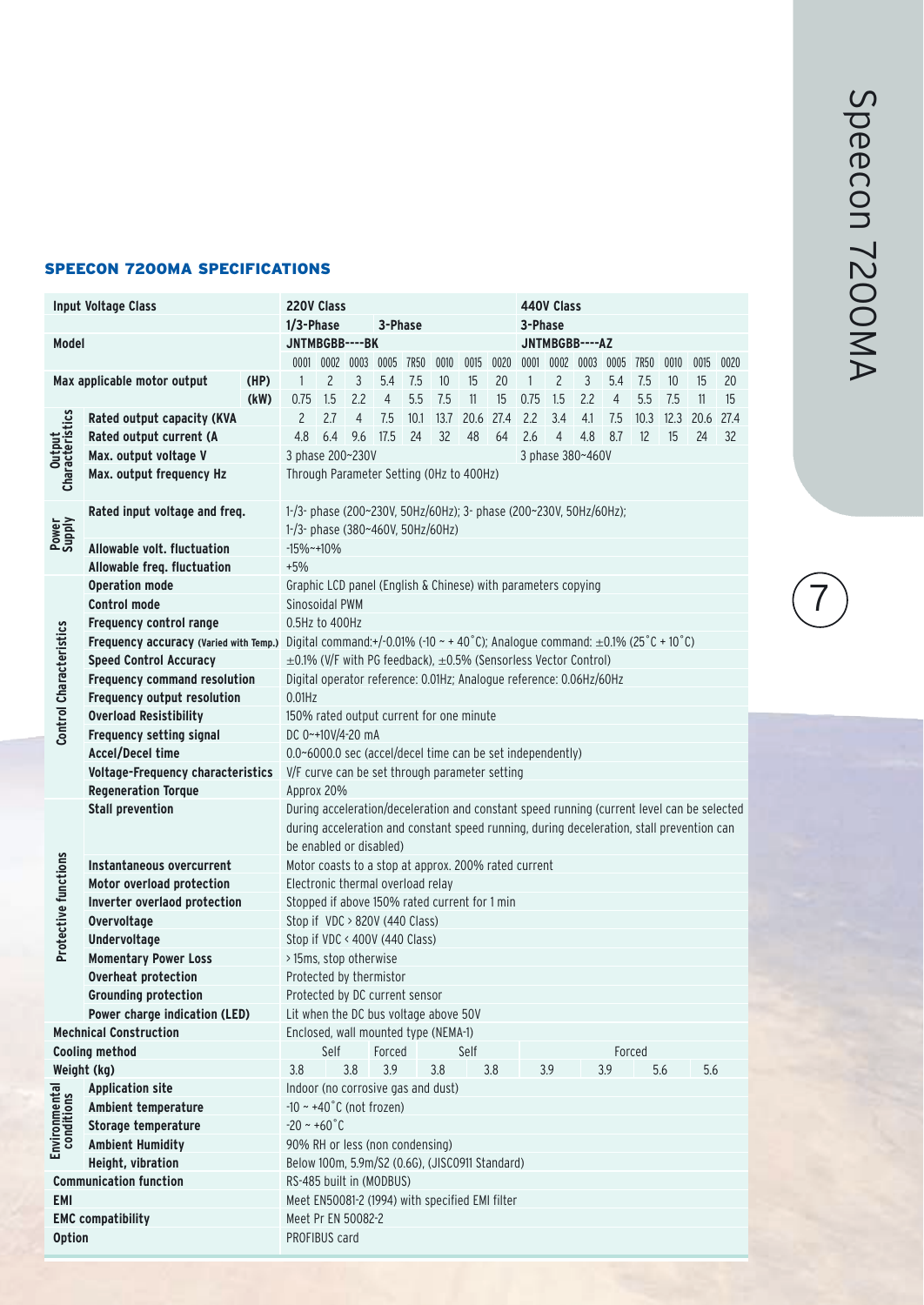# Speecon 7200GA/PA

#### SPEECON 7200GA/PA

The GA / PA series with its rugged design and power range of 15kW-300kW three phase 380-460volt gives high starting torque, high performance and extreme

reliability throughout its range. With its enhanced output interface and supply loss ride through facility the GA is designed to give optimum performance whilst

keeping plant downtime to a minimum. You can rely on the PA for all your HVAC application needs, yet still retain a dramatic cost saving using TECO equipment.

#### SPEECON 7200GA/PA SPECIFICATIONS

|                                | <b>Inverter Model</b>              | <b>JNTGBG BA/BB AZ ---</b>                                                      |               |      |                                |      |                                                    |      |      |                                                                            |      |      |      |                                                                                                     |      |      |      |
|--------------------------------|------------------------------------|---------------------------------------------------------------------------------|---------------|------|--------------------------------|------|----------------------------------------------------|------|------|----------------------------------------------------------------------------|------|------|------|-----------------------------------------------------------------------------------------------------|------|------|------|
|                                |                                    |                                                                                 | 0015 0020     |      | 0025 0030                      | 0040 | 0050                                               | 0060 | 0075 | 0100                                                                       | 0125 | 0150 | 0175 | 0200                                                                                                | 0250 | 0300 | 0400 |
|                                | Max applicable motor output (kW)*1 | 11                                                                              | 15            | 18.5 | 22                             | 30   | 37                                                 | 45   | 55   | 75                                                                         | 90   | 110  | 132  | 160                                                                                                 | 185  | 220  | 300  |
|                                | Inverter capacity (KVA)            | 20.6                                                                            | 27.4          | 34   | 41                             | 54   | 68                                                 | 82   | 110  | 138                                                                        | 180  | 195  | 230  | 260                                                                                                 | 290  | 385  | 514  |
| Output<br>Characteristics      | Rated output current (A)           | 24                                                                              | 32            | 40   | 48                             | 64   | 80                                                 | 96   | 128  | 165                                                                        | 210  | 224  | 270  | 300                                                                                                 | 340  | 450  | 600  |
|                                | Max. output voltage                |                                                                                 |               |      |                                |      | 3 phase 380 ~ 460V (Proportional to input voltage) |      |      |                                                                            |      |      |      |                                                                                                     |      |      |      |
|                                | Rated output current (A)           |                                                                                 |               |      | Up to 400Hz available          |      |                                                    |      |      |                                                                            |      |      |      |                                                                                                     |      |      |      |
|                                |                                    |                                                                                 |               |      |                                |      |                                                    |      |      |                                                                            |      |      |      |                                                                                                     |      |      |      |
|                                | Rated input voltage and freq.      |                                                                                 |               |      | 3 phase 380 ~ 460 50/60 Hz     |      |                                                    |      |      |                                                                            |      |      |      |                                                                                                     |      |      |      |
| Power<br>Supply                | Allowable voltage fluctuation      |                                                                                 | +10% # -15%   |      |                                |      |                                                    |      |      |                                                                            |      |      |      |                                                                                                     |      |      |      |
|                                | Allowable freq. fluctuation        | $+5%$                                                                           |               |      |                                |      |                                                    |      |      |                                                                            |      |      |      |                                                                                                     |      |      |      |
|                                | <b>Control method</b>              |                                                                                 | Sine wave PWM |      |                                |      |                                                    |      |      |                                                                            |      |      |      |                                                                                                     |      |      |      |
| <b>Control Characteristics</b> | Frequency control range            | 0.1 to 400Hz                                                                    |               |      |                                |      |                                                    |      |      |                                                                            |      |      |      |                                                                                                     |      |      |      |
|                                | Frequency accuracy                 |                                                                                 |               |      |                                |      |                                                    |      |      |                                                                            |      |      |      | Digital command: 0.1% (+14 to 104°F/-10 to 40°C); Analogue command: 0.1% (77 + 18°F/25 + 10°C)      |      |      |      |
|                                | Frequency setting resolution       | Digital operator reference: 0.01Hz; Analogue reference: 0.06Hz/60Hz             |               |      |                                |      |                                                    |      |      |                                                                            |      |      |      |                                                                                                     |      |      |      |
|                                | <b>Output frequency resolution</b> | 0.01Hz (1/30000)<br>150% rated output current for one minute                    |               |      |                                |      |                                                    |      |      |                                                                            |      |      |      |                                                                                                     |      |      |      |
|                                | <b>Overload capacity</b>           |                                                                                 |               |      |                                |      |                                                    |      |      |                                                                            |      |      |      |                                                                                                     |      |      |      |
|                                | <b>Frequency setting signal</b>    | 0 to 10 BDC (20K ohm), 4~20mA (250 ohm), 0~+10 (option)                         |               |      |                                |      |                                                    |      |      |                                                                            |      |      |      |                                                                                                     |      |      |      |
|                                | <b>Accel/Decel time</b>            | 0.1 to 6000 sec (Accel/decel time setting separately)                           |               |      |                                |      |                                                    |      |      |                                                                            |      |      |      |                                                                                                     |      |      |      |
|                                | <b>Braking Torque</b>              | Approx 20%                                                                      |               |      |                                |      |                                                    |      |      |                                                                            |      |      |      |                                                                                                     |      |      |      |
|                                | No. of V-f patterns (16 in total)  | 4: For general purpose, 4: for high starting torque, 1: for adjustable pattern, |               |      |                                |      |                                                    |      |      |                                                                            |      |      |      |                                                                                                     |      |      |      |
|                                |                                    | 4: for fans and pumps, 3: for machine tools                                     |               |      |                                |      |                                                    |      |      |                                                                            |      |      |      |                                                                                                     |      |      |      |
|                                | Motor overload protection          | Electric thermal overload relay                                                 |               |      |                                |      |                                                    |      |      |                                                                            |      |      |      |                                                                                                     |      |      |      |
|                                | Instantaneous overcurrent          | Motor coasts to stop at approx. 200% rated current                              |               |      |                                |      |                                                    |      |      |                                                                            |      |      |      |                                                                                                     |      |      |      |
|                                | <b>Fuse blown protection</b>       | Motor coasts to stop at blown fuse                                              |               |      |                                |      |                                                    |      |      |                                                                            |      |      |      |                                                                                                     |      |      |      |
| Protective functions           | <b>Overload</b>                    |                                                                                 |               |      |                                |      |                                                    |      |      | Motor coasts to stop after 1 minute at 150% rated output current           |      |      |      |                                                                                                     |      |      |      |
|                                | Overvoltage (440V input)           |                                                                                 |               |      |                                |      |                                                    |      |      | Motor coasts to stop if converter output voltage exceeds 800VDC            |      |      |      |                                                                                                     |      |      |      |
|                                | Overvoltage (220V input)           |                                                                                 |               |      |                                |      |                                                    |      |      | Motor coasts to stop if converter output voltage exceeds 400VDC            |      |      |      |                                                                                                     |      |      |      |
|                                | Undervoltage (440V input)          |                                                                                 |               |      |                                |      |                                                    |      |      | Motor coasts to stop if coverter output voltage drops to 420VDC or below   |      |      |      |                                                                                                     |      |      |      |
|                                | Undervoltage (220V input)          |                                                                                 |               |      |                                |      |                                                    |      |      | Motor coasts to stop if converter output voltage drops to 210VDC or below  |      |      |      |                                                                                                     |      |      |      |
|                                | Momentary power break *1           |                                                                                 |               |      |                                |      |                                                    |      |      |                                                                            |      |      |      | Motor coasts to stop as momentary power break lasting over 15ms (time setting made before shipment) |      |      |      |
|                                | <b>Fin overheat</b>                |                                                                                 | Thermostat    |      |                                |      |                                                    |      |      |                                                                            |      |      |      |                                                                                                     |      |      |      |
|                                | Stall prevention                   |                                                                                 |               |      |                                |      |                                                    |      |      | Stall prevention at acceleration/deceleration and constant speed operation |      |      |      |                                                                                                     |      |      |      |
|                                | <b>Ground fault</b>                |                                                                                 |               |      | Provided by electronic circuit |      |                                                    |      |      |                                                                            |      |      |      |                                                                                                     |      |      |      |
|                                | Power charge indication            |                                                                                 |               |      |                                |      |                                                    |      |      | Charge lamp stays ON until bus voltage drops below 50V                     |      |      |      |                                                                                                     |      |      |      |
|                                | <b>Location</b>                    |                                                                                 |               |      |                                |      | Indoor (protected from corrosive gases and dust)   |      |      |                                                                            |      |      |      |                                                                                                     |      |      |      |
|                                | Ambient temperature                |                                                                                 |               |      |                                |      | +14 to 104°F (-10 to +40°C) (Not frozen)           |      |      |                                                                            |      |      |      |                                                                                                     |      |      |      |
| Environmental<br>conditions    | Storage temperature                |                                                                                 |               |      | -4 to 140°F (-20 to +60°C)     |      |                                                    |      |      |                                                                            |      |      |      |                                                                                                     |      |      |      |
|                                | <b>Humidity</b>                    |                                                                                 |               |      | 90% RH (non condensing)        |      |                                                    |      |      |                                                                            |      |      |      |                                                                                                     |      |      |      |
|                                | <b>Vibration</b>                   | 1G at 10 to 20Hz, up to 0.2G at 20 to 50Hz                                      |               |      |                                |      |                                                    |      |      |                                                                            |      |      |      |                                                                                                     |      |      |      |
|                                | <b>Communication function</b>      |                                                                                 |               |      | RS-485 (SC-C optional card)    |      |                                                    |      |      |                                                                            |      |      |      |                                                                                                     |      |      |      |
|                                | Noise interference suppression     |                                                                                 |               |      |                                |      | EN 50081-2 (1994) with specified noise filter      |      |      |                                                                            |      |      |      |                                                                                                     |      |      |      |
|                                | Noise immunity                     |                                                                                 | Pr EN50082-2  |      |                                |      |                                                    |      |      |                                                                            |      |      |      |                                                                                                     |      |      |      |
|                                |                                    |                                                                                 |               |      |                                |      |                                                    |      |      |                                                                            |      |      |      |                                                                                                     |      |      |      |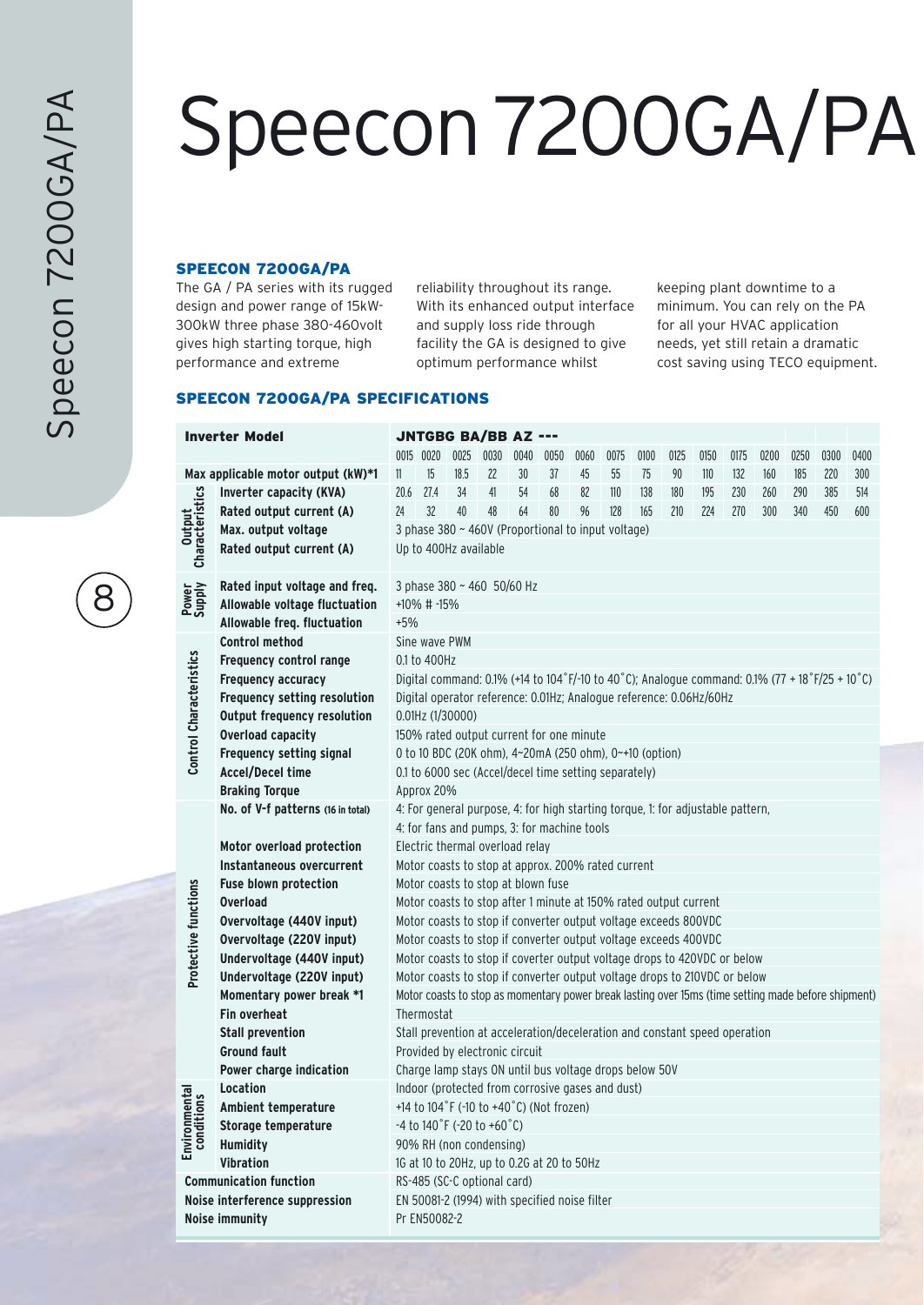

#### SPEECON GA/PA SERIES

- Range 11kW 300kW
- Input 380 volt 460 volt
- 3 phase
- Filters
- PID control
- EMC Compliant
- IP20 units available
- Easy link to PLC
- Full product support

### 9

#### SPEECON 7200GA/PA DIMENSIONS

|         | <b>Motor</b><br>output<br><b>kW</b> |     | <b>Dimenisons in mm</b> |                          |         |                        |                 |                     |     |                                     |                        |         |     |                |     |          |
|---------|-------------------------------------|-----|-------------------------|--------------------------|---------|------------------------|-----------------|---------------------|-----|-------------------------------------|------------------------|---------|-----|----------------|-----|----------|
| Voltage |                                     |     |                         | Open chassis type (IPOO) |         |                        |                 | <b>Mass</b><br>(kg) |     | <b>Enclosed Type (NEMA1) (IP20)</b> | (kq)                   |         |     |                |     |          |
|         |                                     | W   | н                       | D                        | W1      | H1                     | d               |                     | W   | н                                   | D                      | W1      | H1  | d              |     |          |
|         | 11<br>15                            |     |                         | 265 360 245              | 245 340 |                        | M6              | 12                  | 265 | 360                                 | 245                    | 245 340 |     | M6             | 12  | Option   |
|         | 18.5<br>22                          |     |                         | 283.5 525 307 220 505    |         |                        | M <sub>8</sub>  | 32                  |     |                                     | 291.5 745 307 220 505  |         |     | M8             | 35  | Built-in |
|         | 30<br>37                            |     |                         | 344 630 324.5 250        |         | 610                    | M <sub>8</sub>  | 46                  |     |                                     | 352 945 324.5 250      |         | 610 | M <sub>8</sub> | 50  |          |
|         | 45                                  |     |                         |                          |         |                        |                 |                     |     |                                     |                        |         |     |                |     |          |
| 220V    | 55                                  | 459 |                         | 790 324.6 320 760        |         |                        | M <sub>10</sub> | 80                  |     |                                     | 462 1105 324.6 320     |         | 760 | M10            | 86  |          |
|         | 75                                  |     |                         |                          |         |                        |                 | 81                  |     |                                     |                        |         |     |                | 87  |          |
|         | 90                                  |     |                         |                          |         |                        |                 | 85                  |     |                                     |                        |         |     |                | 92  |          |
|         | 110                                 |     |                         |                          |         | 599 1000 381.6 460 960 | M12             | 120                 |     |                                     | 602 1305 381.6 460 960 |         |     | M12            | 130 |          |
|         | 132                                 |     |                         |                          |         |                        |                 | 120                 |     |                                     |                        |         |     |                | 130 |          |
|         | 160                                 |     |                         |                          |         |                        |                 | 130                 |     |                                     |                        |         |     |                | 140 |          |
|         | 185                                 |     |                         |                          |         |                        |                 |                     |     |                                     |                        |         |     |                |     |          |
|         | 220                                 |     |                         |                          |         |                        |                 |                     |     |                                     |                        |         |     |                |     |          |
|         | 300                                 |     |                         |                          |         |                        |                 |                     |     |                                     |                        |         |     |                |     |          |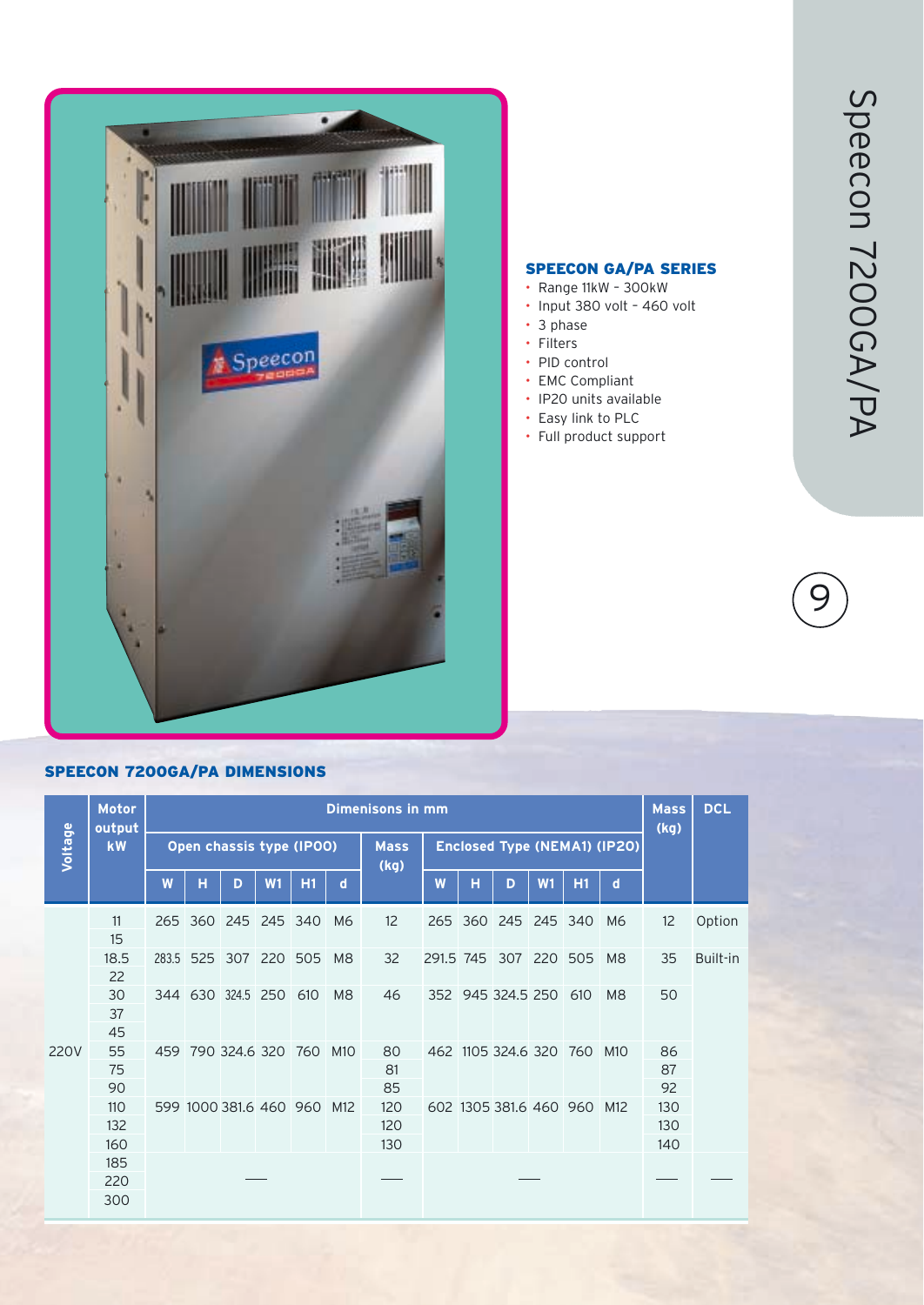# Packaged Drive Solut

#### PACKAGED DRIVE SOLUTIONS

From fractional kW to MWs, TECO can offer its highly competitive standard cubicle build, or design and build to client's industry specifications, ie paper, water, power, quarrying etc.

TECO-Westinghouse have existing clients based in the UK and Europe who already enjoy the total engineering package solution that we provide.

TECO's Speecon range, available from 0.4kW to 300kW, can be obtained in chassis version IP00/IP20 or incorporated in TECO's standard cubicle build.

Different IP ratings, 21, 44, 54, 55 are available, as are the many differing site standards of today's modern industries. Motor/drive packages make our solutions as ever, more cost-effective.

The Optim 2000 is a range of trip resistant vector control AC variable speed drives for general and advanced undustrial applications, available from 132kW up to MWs. It is already widely used by prestigious clients throughout the UK and Europe in both chassis and fully cubicalised forms (e.g. Ford Motor Company, Tilcon Ltd, Leyland DAF Trucks, Vauxhall Motors).



#### **OPTIM 2000**

- Range from 150kW 1.5MW
- Modular Construction
- Filters
- EMC Compliant
- Technical Assistance
- Full Range of peripherals
- On Site Installation and
- Commissioning on Request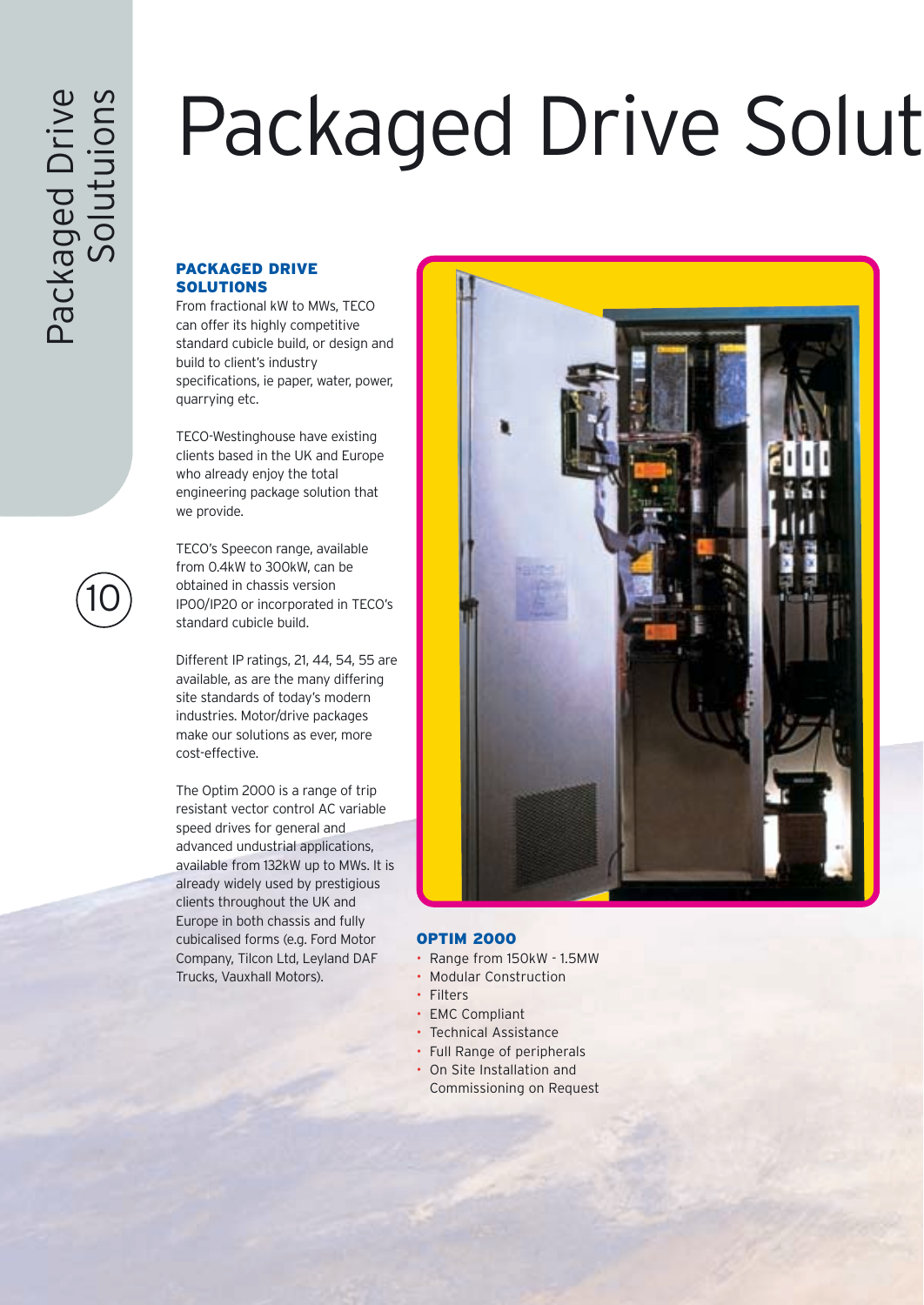# ions

### Drive build standard specifications

#### STANDARD BUILD COMPONENTS

- Enclosure. IP requirement. (eg IP-444, IP-54)
- Drive
- MCCB, door interlocked
- Emergency Stop. (latch-in, twist-release type)
- Stop, Start and fault reset push buttons
- 110v control transformer+fuses (rating will depend upon options selected)
- Enclosure cooling fan and filter, relay, O/L and O/L trip indication
- Door Mounted Drive Keypad
- Safety Relay

#### DRIVE OPTIONS

- RFI Filter. (consider the installation environment and EMC compliancy)
- O/P Line reactor (multi-motors and long cable runs)
- Brake chopper unit and braking resistor (fast stopping of high inertia loads)
- Combined Harmonic and RFI input filter

#### CONTROL OPTIONS

- Main Contactor (if contactor required then no shunt trip needed on MCCB)
- Motor Thermistor Relay, trip indication and reset (a must for hazardous areas)
- Main motor heater circuit, fuses and interlock
- Enclosure anti-condensation heater, fuses, thermostat, relay and interlock
- Local/remote. Frequency ref. +stop/start changeover switch
- Panel Meters. Drive O⁄P frequency. Supply voltage
- Door mounted speed control Potentiometer
- Brake circuit and brake trip indication (only if dynamic braking required)

#### CUSTOMER SPECIFICATIONS

- Cable entry. Top or Bottom
- Paint colour/spec. (RAL 7032 is standard)
- Ambient temp. (if for export)
- Additional Indication (drive running/ stopped/tripped/fault etc.)

### Project Case Study

#### TILCON QUARRY, SKIPTON, UK

In 1999 TECO-Westinghouse was awarded the contract to supply, test and commission motors and drives to operate crushers at the UK's most advanced quarry.

The Tilcon Quarry produces up to two million tonnes of limestone a year. We supplied them with two motors, including the largest AC motor in the UK (1000kW 6 pole 690v, TECACA) to be used on a crusher in the UK.

Two 12 pulse cubicalised inverters, rated at 450kW and 1000kW and a 2000kva ONAN 11kV to 690V stepdown/phase shift transformer. We have project capability experience in the following industry sectors: power generation, petro-chemical, mining, paper and quarrying.

And now with our widest ever product range TECO-Westinghouse can provide you with motors and drives to cover virtually every project.



11